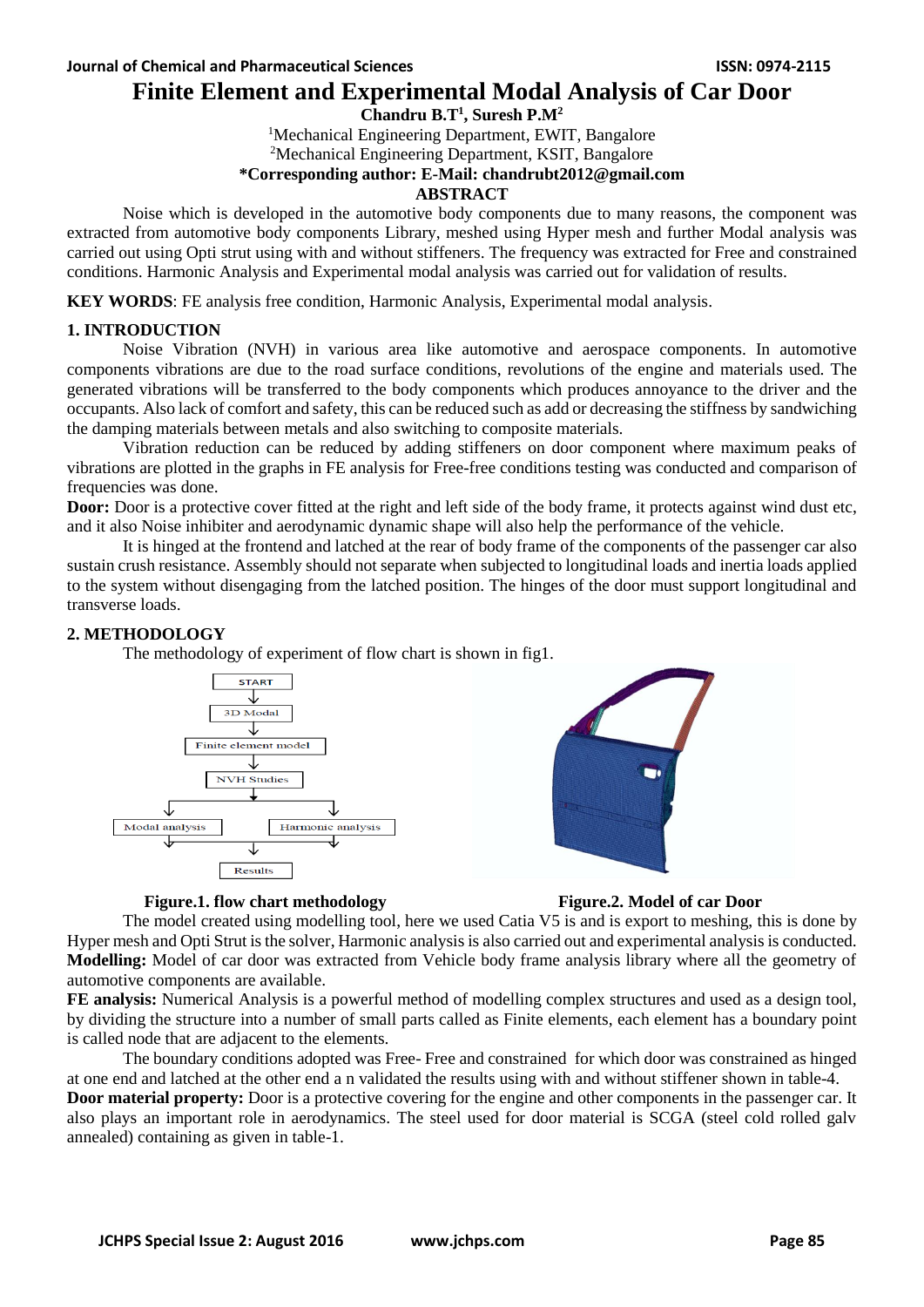# **Journal of Chemical and Pharmaceutical Sciences ISSN: 0974-2115**

| Table.1. steel composition |               |                       |            |                 |            |
|----------------------------|---------------|-----------------------|------------|-----------------|------------|
| <b>Types of Metal</b>      | Percentage    | <b>Types of Metal</b> | Percentage | <b>Types of</b> | Percentage |
|                            | (% )          |                       | (%)        | <b>Metal</b>    | (%)        |
| Carbon (C)                 | $0.05 - 0.25$ | Nitrogen $(N)$        | 0.005      | Titanium (Ti)   | 0.005      |
| Silicon (Si)               | റ             | Chromium (Cr)         |            | Niobium (Nb)    | 0.005      |
| Manganese                  | 1-3           | Vanadium (V)          |            | Iron $(Fe)$     | Remaining  |
| (Mn)                       |               |                       |            |                 |            |
| Phosphorous (P)            | 0.1           | Molybdenum            |            |                 | 0.005      |
|                            |               | (Mo)                  |            |                 |            |
| Sulphur $(S)$              | 0.01          | Aluminium (Al)        | $0.3 - 2$  |                 | 0.005      |





**Figure.3. At mode-7 for free-free condition without stiffener**

**Figure.4. At mode -7 for free-free condition with stiffener**

| Table.2. comparison of frequencies with and without stiffener |  |  |  |  |  |  |  |
|---------------------------------------------------------------|--|--|--|--|--|--|--|
|---------------------------------------------------------------|--|--|--|--|--|--|--|

| Tunicial computing in a traduction with this without pulleled |                                                                            |      |  |  |  |  |
|---------------------------------------------------------------|----------------------------------------------------------------------------|------|--|--|--|--|
| <b>Modes</b>                                                  | Frequencies without stiffener in $Hz$   Frequencies with stiffener in $Hz$ |      |  |  |  |  |
|                                                               | 34.2                                                                       | 35.0 |  |  |  |  |
|                                                               |                                                                            |      |  |  |  |  |
|                                                               |                                                                            |      |  |  |  |  |
|                                                               |                                                                            |      |  |  |  |  |

**Harmonic analysis:** This is also one method to check the mode shape of the any vibrating components,using meshing softeware and hormonic analysis tool as a solver, analysis of With and Without stiffener were carried. **Simple harmonic analysis is performed for two different condition:** Car door fixed without stiffener, Car door fixed with stiffener





**Figure.5. Harmonic analysis of door without stiffener**

**Figure.6. Harmonic analysis of car door with stiffener**

**Table.3. Comparison of without and with stiffeners in Harmonic motions.**

| <b>Parameters</b> | Without Stiffener in $Hz$   With stiffener in $Hz$ |       |
|-------------------|----------------------------------------------------|-------|
| Frequency (Hz)    |                                                    |       |
| Displacement (mm) |                                                    | በ 175 |

## **3. RESULTS**

Experimental modal analysis, also known as modal analysis or modal testing, deals with the determination peak values of vibrations in the graphs of natural frequencies damping ratios, and mode shapes through vibration testing. Two basic ideas are involved.



**JCHPS Special Issue 2: August 2016 www.jchps.com Page 86 Figure.7. Experimental modal analysis measuring instruments**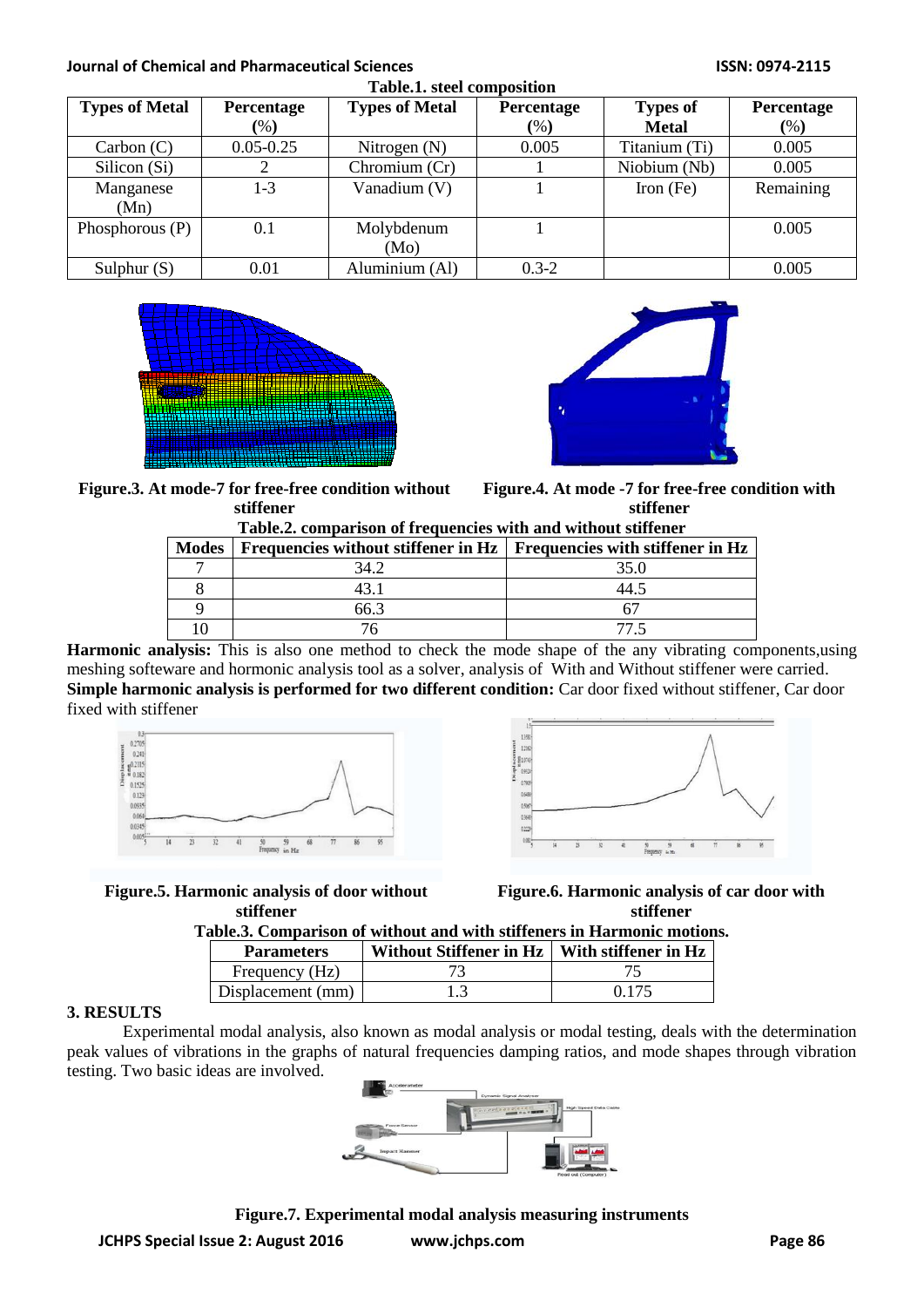## **Journal of Chemical and Pharmaceutical Sciences ISSN: 0974-2115**

**The necessary equipment:** a) An exciter or source of vibration to apply a known input force to the door (Impact hammer), b) A transducer to convert the physical motion of the door to an analog signal (Accelerometer), c) An amplifier to make the transducer characteristics, d) The digital data acquisition system, e) An analyzer to perform the task of signal processing and modal analysis using suitable software.

| <b>Mode numbers</b> | <b>Frequency Hz</b> | <b>Mode numbers</b> | <b>Frequency Hz</b> |
|---------------------|---------------------|---------------------|---------------------|
|                     | 0.000032            |                     | 0.000038            |
|                     | 0.000034            |                     | 34.2                |
|                     | 0.000035            |                     |                     |
|                     | 0.000036            |                     | 66.3                |
|                     | 0.000036            | 10                  |                     |

The solution of these equations becomes more complex when the degrees of freedom of the system are large or when the forcing functions are non-periodic. In such cases, a more convenient method known as modal analysis can be used to solve the problem.

To measure the values of the component, nodes were marked around the component at equi-distant, the accelerometer was mounted at the convenient location of the component this is connected analyser, using the impact hammer is impacted with a little force due to excitation graphs are on the analyser. Further it is analysed for the constrained condition to evaluate the frequencies, modes and mode shapes.

**Exciter:** The exciter may be an electromagnetic shaker or an impact hammer. Electromagnetic shaker is the input force so that the response can be measured easily.

**Transducer:** Among the transducer, it is designed to produce signal proportional to either force or acceleration. Strain gauge can also be used to measure the vibration response of a system.

**Signal conditioner:** Since the output impedance of transducer is signal conditioner, in the form of charge or voltage amplifiers are used to match and amplify the signals analysis.

**Analyser:** The response signal, after conditioning, is sent to an analyser for signal processing. Such an analyser receives antilog voltage signals (representing displacement, velocity, acceleration, strain, or force) from a signal conditioning amplifier, shapes either in numerical or graphical form results are in table4.





**Figure.8. Element numbering using ME scope Figure.9. Frequency at node 7**

| Table.5. FFT analyser Results of without stiffener |                  |                |              |           |                    |            |
|----------------------------------------------------|------------------|----------------|--------------|-----------|--------------------|------------|
| <b>Select</b>                                      | <b>Frequency</b> | <b>Damping</b> | <b>Units</b> | Damping % | Label              | <b>HPC</b> |
| <b>Shape</b>                                       | (or Time)        |                |              |           | <b>Global-Poly</b> |            |
|                                                    | 32.4             | 0.986          | (HZ)         | 3.05      | 26.6-35.9          | 0.448      |
| $\overline{2}$                                     | 42.6             | 0.609          | (HZ)         | 1.43      | 37.5-46.9          | 0.906      |
| 3                                                  | 64.5             | 1.08           | (HZ)         | 1.68      | 59.4-68.8          | 0.83       |
| 4                                                  | 76.2             | 0.63           | (HZ)         | 0.826     | 73.4-81.3          | 0.947      |
|                                                    | 91.9             | 1.3            | (HZ)         | 1.41      | 87.5-95.3          | 0.903      |



**Figure.10. Comparison of the frequency before and after modification**